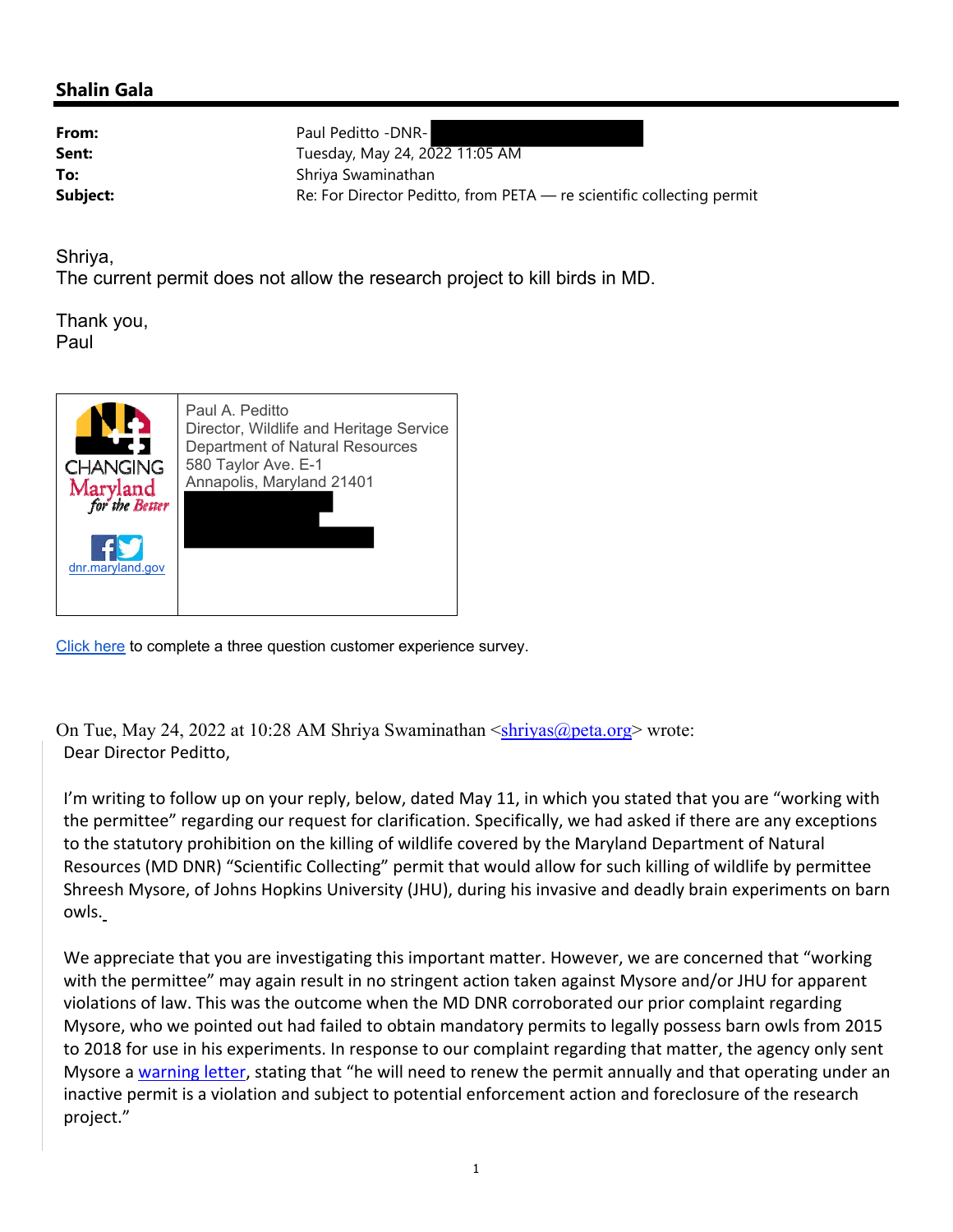It is incumbent on the MD DNR to levy all appropriate penalties against Mysore and JHU—including foreclosure of the research project—for what appears to be yet another permit violation by Mysore. The permitting provisions for scientific collection are not optional—in this case, they are basic legal prerequisites for keeping these owls, who would otherwise be protected under the law, confined to use in invasive brain experiments at JHU. Mysore's repeated apparent failure to satisfy the requirements of Maryland's wildlife regulations strongly counsels against allowing him and JHU to engage in the continued possession of barn owls and other protected animals.

**As such, if confirmed that Mysore has been, and/or is, again in violation of the conditions of his MD DNR permit—this time by killing owls as a part of his experiments, despite the state law against this practice by MD DNR permittees—we urge your agency to levy all appropriate penalties against Mysore and JHU, foreclose his research project, and deny all future permits for Mysore to possess these animals.**

Thank you for your consideration of this important issue. We look forward to hearing from you by May 31, 2022.

Sincerely yours, Shriya

## **Shriya Swaminathan**

Research Associate Laboratory Investigations Department People for the Ethical Treatment of Animals 501 Front Street Norfolk, VA 23510

| www.peta.org



**From:** Paul Peditto ‐DNR‐

**Sent:** Wednesday, May 11, 2022 9:15 AM **To:** Shriya Swaminathan <shriyas@peta.org>

**Subject:** Re: For Director Peditto, from PETA — re scientific collecting permit

We are working with the permittee at this time. Please give us a few weeks to finalize. Thank you

On Wed, May 11, 2022 at 10:13 AM Shriya Swaminathan <shriyas@peta.org> wrote: Dear Director Peditto,

I am writing to follow up with you on the status of your investigation into PETA's concerns related to any and all exceptions to the statutory prohibition on the killing of wildlife covered by the MD DNR's "Scientific Collecting" permit that would allow for the killing of owls being experimented on by Johns Hopkins University experimenter Shreesh Mysore.

Can you please provide an update on this important issue?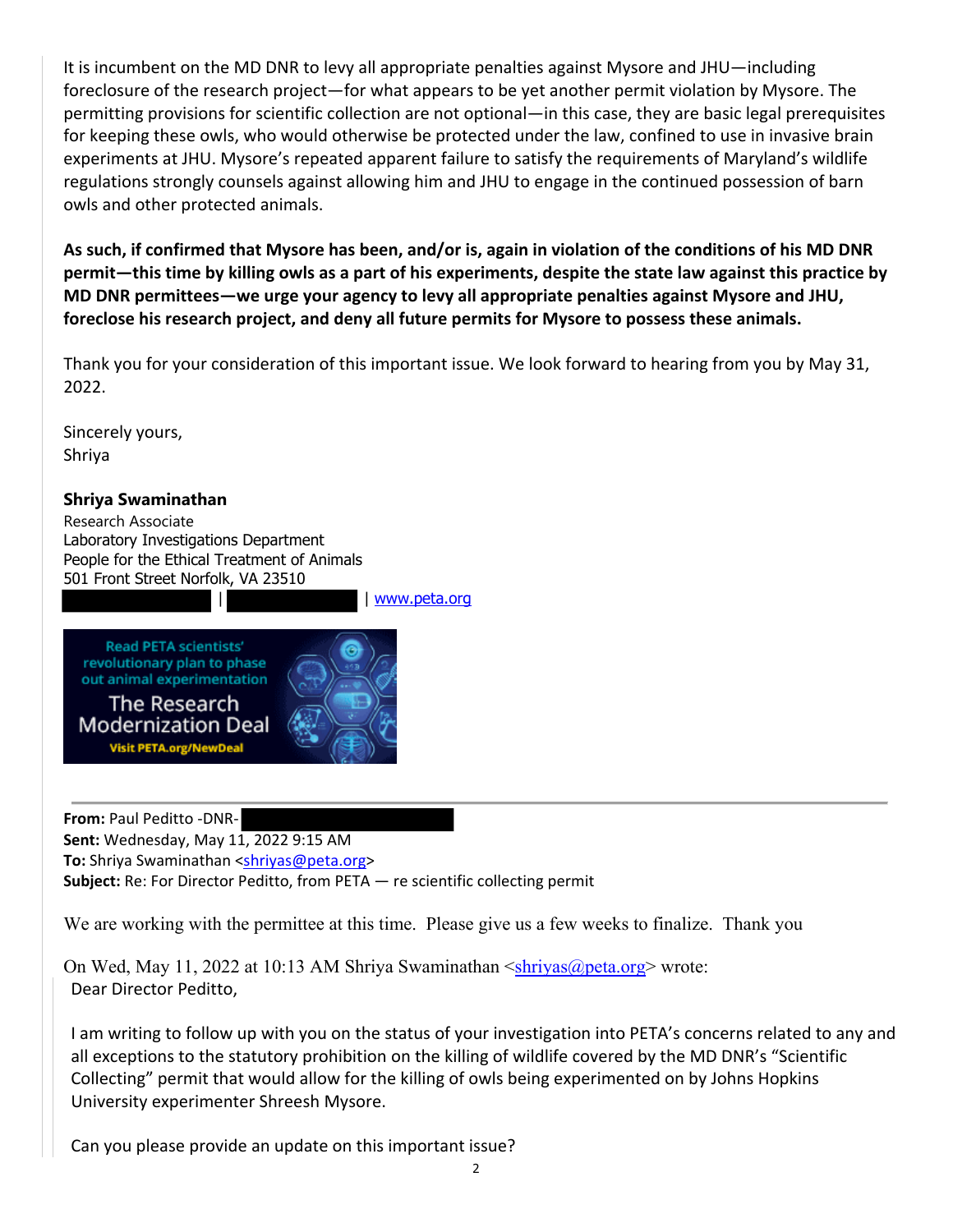Thank you for your time.

Best, Shriya

## **Shriya Swaminathan**

Research Associate Laboratory Investigations Department People for the Ethical Treatment of Animals 501 Front Street Norfolk, VA 23510

| www.peta.org

**Read PETA scientists'** revolutionary plan to phase out animal experimentation

The Research **Modernization Deal Visit PETA.org/NewDeal** 



**From:** Paul Peditto ‐DNR‐ **Sent:** Friday, April 1, 2022 3:41 PM To: Shriya Swaminathan <shriyas@peta.org> **Subject:** Re: For Director Peditto, from PETA — re scientific collecting permit

Hello Shriya,

I will look into this as soon as possible but know that we are in the tail-end of our legislative session and that requires my constant attention. I am also involved in an active case that forces me to travel a bit. Nonetheless, I will get back to you soon and thank you in advance for your patience.

Take care, Paul



Click here to complete a three question customer experience survey.

On Fri, Apr 1, 2022 at 1:55 PM Shriya Swaminathan  $\leq$ shriyas@peta.org> wrote: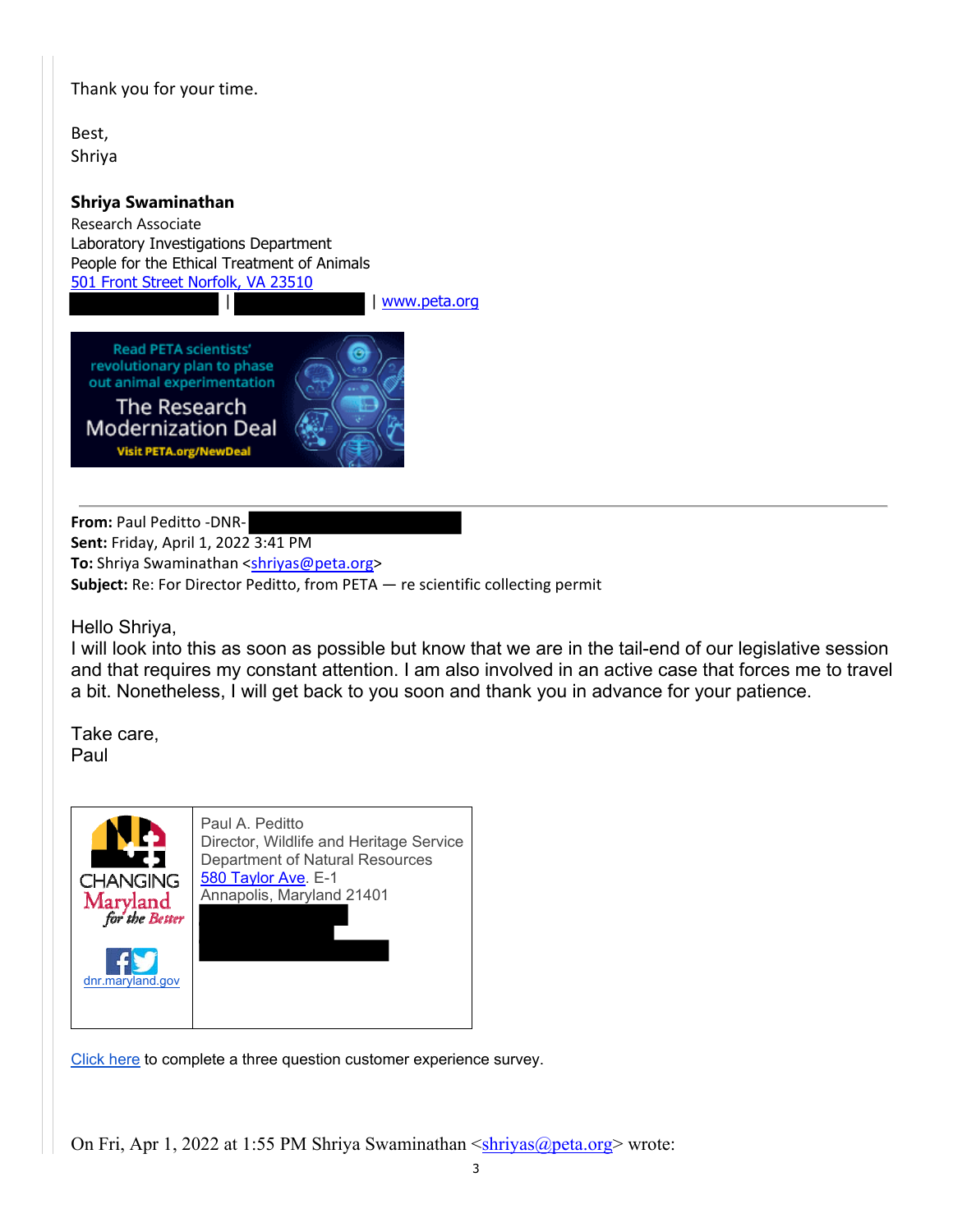## April 1, 2022

Paul Peditto Director Wildlife and Heritage Services Maryland Department of Natural Resources

Dear Director Peditto,

Thank you in advance for your time. I'm writing on behalf of People for the Ethical Treatment of Animals— PETA entities have more than 9 million members and supporters globally—to request clarification regarding certain conditions pertaining to the Maryland Department of Natural Resources (MD DNR) "Scientific Collecting" permit.

As you know, MD DNR's Wildlife and Heritage Services issued a "Scientific Collecting" permit to Johns Hopkins University (JHU) assistant professor Shreesh Mysore for his invasive brain experiments on barn owls. According to the "Special Conditions" section in Mysore's permit, Mysore states, "At the end of the study, birds may be euthanized . . . ."

However, the MD DNR website and Maryland Code, Natural Resources § 10-909(e)(1) explicitly states that "[t]he permit becomes void on proof that the permittee has . . .[c]aptured or killed any wildlife." Likewise, the MD DNR website says, "The permit becomes void on proof that the permit holder captured or killed any wildlife." "Wildlife" is (1) defined as "every living creature, not human, wild by nature, endowed with sensation and power of voluntary motion," and (2) "includes mammals, birds, amphibians, and reptiles which [sic] spend a majority of their life cycle on land or any part, egg, offspring, or dead body of any of them." Md. Code, Nat. Res. § 10-101(dd). By this statutory definition, the owls who are used in Mysore's experiments qualify as "wildlife," yet they are killed upon completion of the experiments in apparent contravention of Maryland Code, Natural Resources § 10‐909(e)(1).

**Given the above, can you please clarify if there are any exceptions to the statutory prohibition on the killing of wildlife covered by the MD DNR's "Scientific Collecting" permit that would allow for such killing of wildlife—in this case, the owls experimented on by Mysore?** 

Thank you and I look forward to your response.

Yours sincerely,

Shriya

**Shriya Swaminathan** Research Associate Laboratory Investigations Department People for the Ethical Treatment of Animals 501 Front Street Norfolk, VA 23510

| www.peta.org